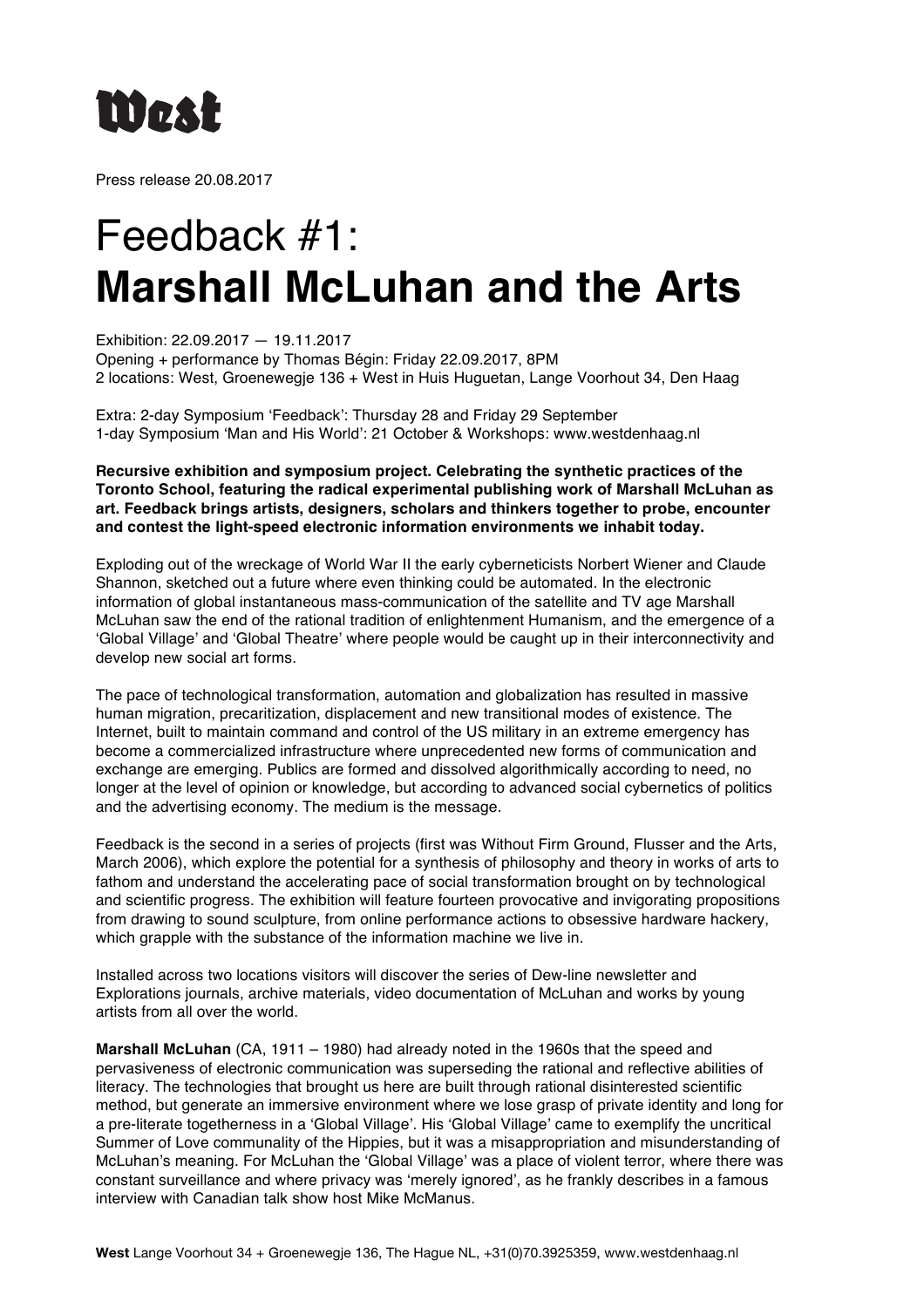McLuhan rose to prominence as perhaps the most famous cultural critic of his age with an analysis that directly engaged with the transformations emerging with the introduction of electronic technologies. His involvement was gestural, reason alone would not suffice to grapple with the contemporary conditions, there was a techno-cultural revolution afoot, which was completely disrupting how human beings had perceived the world for hundreds of years.

**Peter Blegvad** (UK, 1951) is a cartoonist (and a musician) who navigates the transitions between three modes of experience: 'Imagined, Observed, Remembered'. Our imaginations are based on our experience, and even though we see the same things every day, the actual experience is always an anomaly. Blegvad's drawings depict before during and after experiencing them.

**Disnovation** (SW/ DE) is a collective that produces strange compendia, artistic intelligence robots and contemporary media archaeology that expose the dark sides of the techno-utopia narrative: useless products, persistent surveillance and control, and perverse electronics.

**Haroun Farocki** (DE, 1944-2014) was a German filmmaker, author, and lecturer in film who made over 90 films. Farocki grasped the power of linear filmmaking to confront us with the intractable complexities of contemporary experience, simultaneously at war and at peace, simultaneously promethean and self-destructive.

**Darsha Hewitt** (CA,1982) is a hardware hacker, and artistic automaton specialist. Hewitt presents a pathetic techno-scape of intermittently squealing baby-phones. Turning the technology around so that the instrument itself whimpers for attention, Hewitt's pitiful puppets produce a space to consider the intrusion of surveillance systems into our everyday life.

**Mogens Jacobsen** (DK, 1959) is a Danish pioneer in net-art, he has left the computer-screen and the computer as his primary form and today mostly works with artifacts, objects and installations. His works often appear as critical satirical devices with references to technological instruments or equipment from laboratories.

**Willy Lemaitre** (CA, 1966) is one of Canada's experts in 3-D video. The work he will present in this exhibition is about feeding back difference or human persistence and inconsistent space. Human forms pose and gesture in response to features in their immediate environment. The circuit is activated; both individual and environment are mutually affected.

**!mediengruppe Bitnik** (DE) have been making artworks from the inside of the infrastructures that run our world for years. The famous random darknet shopper, innocently shops around in the darknet, a realm generated by the affordances of digital networked computation. The purchases brought back into the world of 'old-fashioned' laws of social and civil compromise, create conflicts and controversy.

**MRZB** (IT) is a collective of young Italian artists (Andrea Parenti, Désirée De Monte, Filippo Tocchi, Giorgio Tidoni and Pietro Cortona) who open up the emptiness behind the digital communication surfaces. They reach into casual Net culture, messageboards, forums and shopping sites as a performing poly-persona. They elaborate how to build an identity online.

**Christoph Migone** (CA,1964) has been making sound art for more than two decades, often at odds with the technology, smashing and abusing microphones is one of his claims to fame. In his conceptual Record Release project, he distributes blank records or little nuggets of black vinyl as a cultural message. The medium is the message, the industry of record production, petrochemicals, plastics, they are the real content of every record release.

**Reynold Reynolds** (US, 1966) is an artist influenced early on by philosophy and science, and working primarily with 16mm as an art medium, he has developed a film grammar based on transformation, consumption and decay. In Feedback he will give a workshop on Stop Motion Film making and present an homage to analogue television with a meditation on the disappearing phenomena of electronic 'static'.

**Thomas Bégin** (CA,1979) combines the goals of scientist and will present a feedback system in delicate balance. The capacity of live electronics to produce explosive outcomes when signal is fed back into itself has been an endless fascination since the technologies first emerged. This unstable